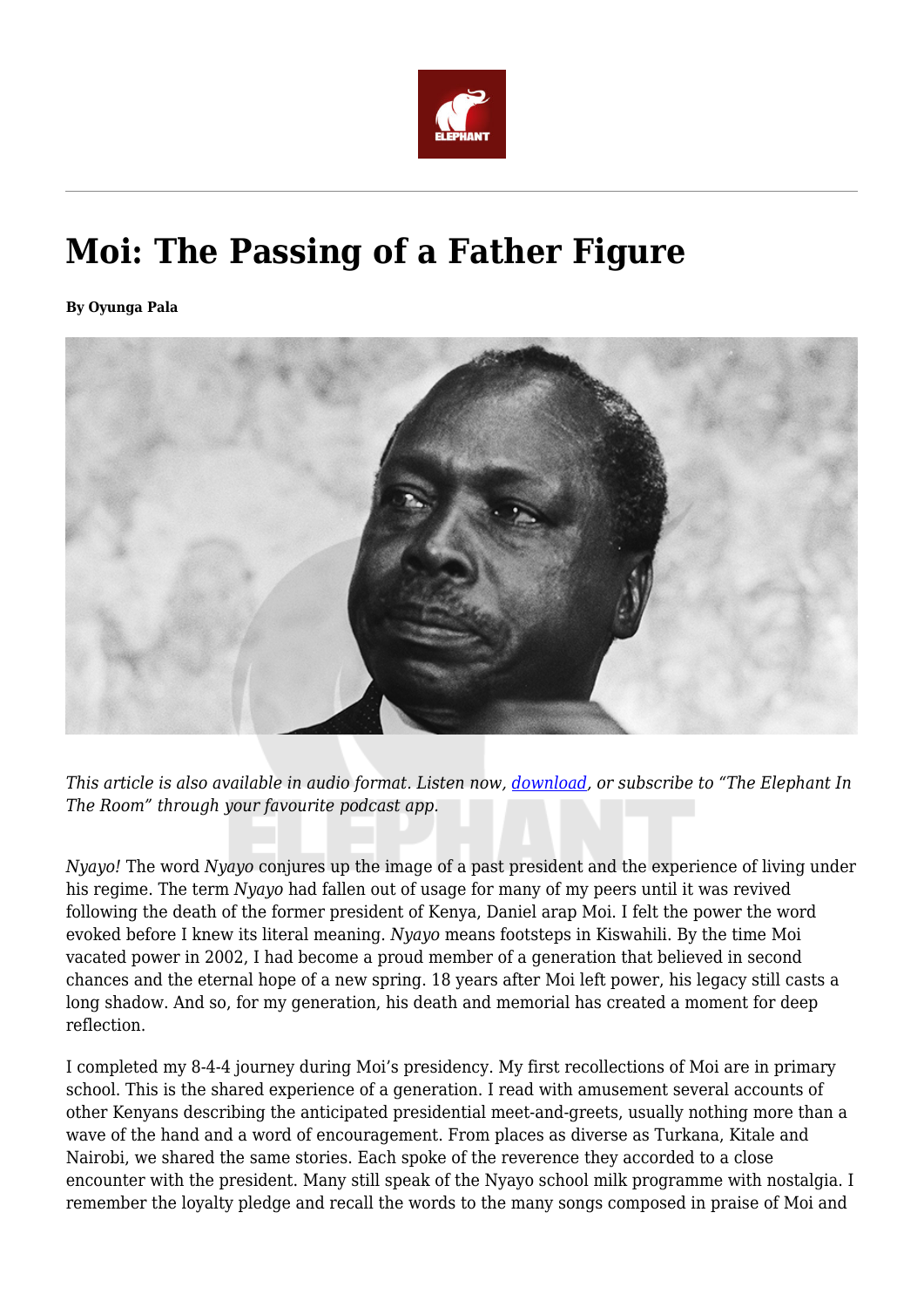his rule. These are the good memories we hang onto because the other memories of Moi's rule are not pleasant.

After the failed coup attempt of August 1982, the sense of uncertainty grew as the regime's aggression became more brazen. A normalisation of violence permeated society and the police operated like a predatory force. I remember the feeling of suppressed anger among the adults as life in Kenya became *ngumu.*

Moi was the nation's father figure and therefore 24 years of Moi's discharge of the role of fatherhood, both in the public and private spheres, was bound to have a tremendous influence on Kenyan patterns of masculinity. They say children ape what they see. Baba Moi was presented to us as the epitome of virtue yet what we experienced was the immorality of his power.

*Baba wa Taifa*, the fatherly figure I had grown accustomed to in primary school, had turned into an ogre in high school and by the time I joined university two decades later, he was a despot whose rule had become untenable.

The theme of fatherhood is a big part of Moi's life journey. During his memorial service, his political protégés, President Uhuru, Deputy President William Ruto and opposition politician Musalia Mudavadi, all fondly remembered him as a father figure. Moi began his presidency in 1978 with a demand for blind loyalty and a public declaration that he would follow in the footsteps of the founding father of the nation, Jomo Kenyatta. Moi coined the Nyayo philosophy of peace, love and unity, which was no philosophical treatise at all but a command to comply unquestioningly. Moi took on his role with a zeal that in Mzee Kenyatta was never witnessed. He led from the front, touring the country building gabions and manifesting sporadic acts of generosity.

From the outset, Moi encouraged a culture of political sycophancy that thrived in the 80s. I became accustomed to seeing highly accomplished members of his cabinet heaping praises on Moi and pandering to his ego. No longer dazzled by the spectacle of majesty, I started becoming conscious of the contradictions of life under Nyayo and learning the place of fear in the patterns of duplicity I noticed in adult conversations. We rarely discussed politics at home or said anything negative in public about Nyayo because walls had ears. Witnessing those who suffered the consequences of engaging in anti-Moi politics drove us deeper into denial.

Moi the man, as many who met him have testified, was disarmingly charming. He was the head of a large family that he shielded from the spotlight. I knew of his famous sons—the late Jonathan, ace rally driver, and Gideon the polo player—as men of the world enjoying the perks of privilege. The other members of the family never, ever got any media coverage and were not easily recognisable.

The details of Moi's marriage to Helena Bomet were never open to public scrutiny; better known as Lena, she was erased from public life and remained a mystery even after her death in 2004. (The grapevine did whisper, though, that the former president maintained a discreet bevy of mistresses.) We therefore readily accepted Moi as a bachelor by choice. A tall man who maintained good posture, dressed impeccably and exuded authority, Moi cultivated an ascetic persona and his robust form was attributed to a disciplined lifestyle that embraced a strong work ethic, eschewed alcohol and made sound nutritional choices. Moi also portrayed himself as a good Christian, scrupulously keeping up appearances of religiosity. He was the embodiment of the *Jogoo* (KANU's party symbol), the dominant cockerel in the homestead, reinforcing his virility with a phallic symbol in the form of a *rungu*, a ceremonial club that became the subject of intense fascination among the youth.

I didn't know anything about Moi's own father or the stories of his childhood and how his upbringing influenced his adult life. That part of his life remained shrouded in mystery and in its place was the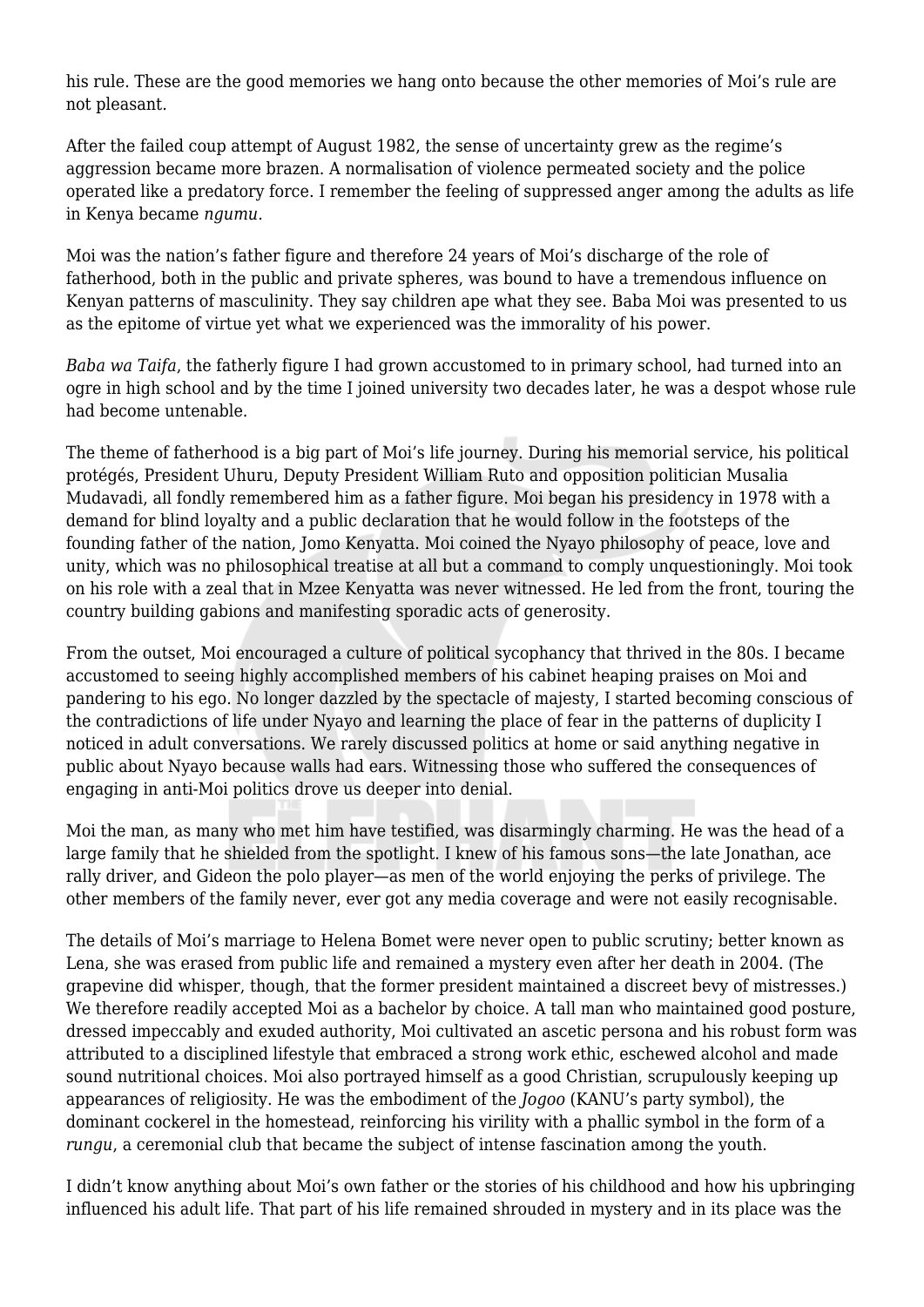single story of an orphan boy from a humble background who, despite the adversity of the early years, was divinely destined for leadership.

Moi mirrored the stern father figure in the patriarchal tradition and Kenya was thus caricatured as a household with diverse personalities dominated by a harsh father who terrorised all into submission, a father who brooked no dissent and was consumed by anger. This is the male persona many of my generation experienced as the norm and Moi was just the extreme manifestation of a familiar parental figure. And so, while his methods were questionable, his motivation could be rationalised. He was the product of the prevailing cultural mindset.

Fathers start out as heroes to their children. The father epitomises the ideal a child aspires to become. It is the role of the father to bless the innocent child as he welcomes it into the world. A father who loses the capacity to bless becomes a curse to his children. So when a father turns abusive, the loss of trust overwhelms the psyche and pushes the child into a state of learned helplessness. A friend described being forced to watch as his father viciously caned the problem child of a large family as a more traumatising emotional experience than the actual physical punishment.

The overbearing personality of the father of the nation was familiar within many Kenyan households. But it is only after I became a father that I began to realise that a father's bravado and outward show of strength is often a cover for vulnerability and in a culture where vulnerability is a sign of weakness, the façade is maintained even after the death of a patriarch.

Moi was not a relaxed man. He was rigid and vindictive. So when Mwai Kibaki came along with his unhurried manner and famed love of beer, the physical and emotional contrast between the two men was glaring. Kibaki came accompanied by a first lady, Lucy Kibaki, who had her own voice. The country witnessed the drama of a president's private affairs playing out in public and a sense of vulnerability never previously seen from the holder of that high office. Kibaki was not pretending that he had it all together and he did not seem particularly bothered to be judged weak. Kibaki's successor, Uhuru Kenyatta, has been humanised by the calm presence of his wife Margaret Kenyatta, despite the overriding sense of an irresponsible father completely divorced from the effects of his actions on those under his care. However, it remains apparent that Moi's exaggerated masculinity has become the default position for political posturing. The Nyayo years birthed an alpha male complex that is still thriving and where politics is a charade of might, on display for the single purpose of retaining power, and that often involves violence.

It is difficult to mend a relationship with a father who uses violence to obtain validation. The refusal to forgive becomes an act of justice for those who have endured suffering. One can respect the context of the offender but forgiveness is much harder to arrive at without the active and honest participation of the offender. So many adopt a victim mentality, since we are socialised into a culture of violence that arose from the legacy of colonialism, and brutality is accepted as a rite of passage into adulthood.

The betrayal of a father figure and the shame the victim endures feeds an anger that can become self-consuming, leaving one feeling helpless. This is a national condition that has set in with the complete loss of trust in the ruling elite's motivations, and is compounded by a sinking sense of entrapment because, even though Moi—personified as the original tormentor—is dead, his disciples still rule in the house that he built. It is the collective trauma of a generation communicating loudly in a silence that has been mistaken for solemnity. Death offers some exoneration, for it allows for courage to voice out one's truth as an exercise in closure and as part of the process of forgiving a father shackled by his own notoriety.